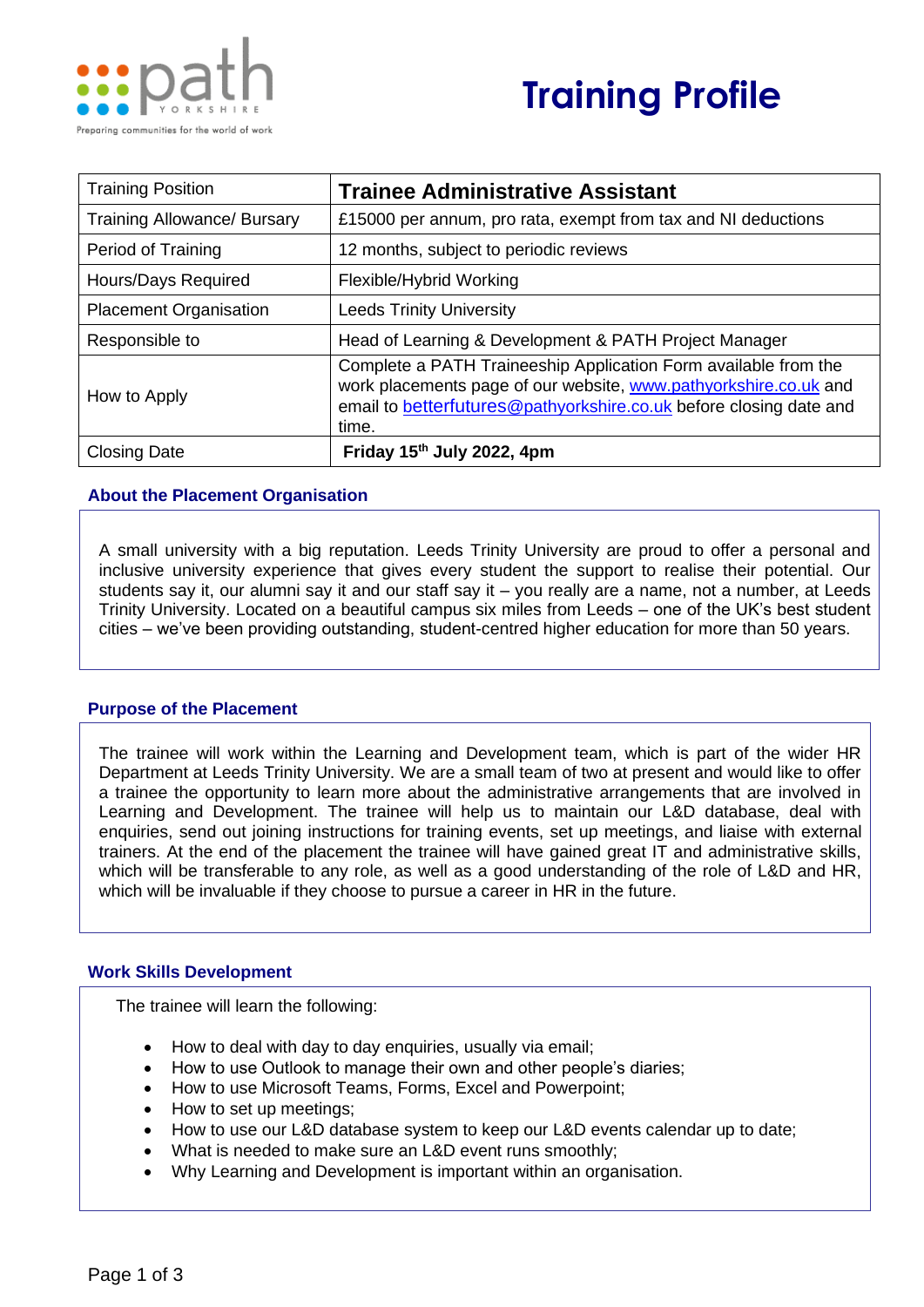- **Further training** and experiences may be gained as appropriate.
- Gain **Job Search** skills and Employability skills: training will be made available and trainees are expected to attend.

## **SELECTION CRITERIA**

The ESSENTIAL CRITERIA are those criteria that you must meet in order for you to be considered or given a chance for an interview.

The DESIRABLE CRITERIA are not necessary for you to meet but if you indeed do so, they can be considered an advantage that you have over other applicants who also met the essential criteria.

#### **IMPORTANT: Use these selection criteria to guide your answers in the COMPETENCY STATEMENT section of the PATH Better Futures Application Form.**

| <b>QUALIFICATIONS &amp; ATTAINMENTS</b>                                                                   | <b>Essential</b><br><b>Criteria</b> | <b>Desirable</b><br><b>Criteria</b> | <b>Method of</b><br><b>Assessment</b> |
|-----------------------------------------------------------------------------------------------------------|-------------------------------------|-------------------------------------|---------------------------------------|
| Minimum GCSE Maths and English at Grade C, or equivalent                                                  |                                     |                                     | Application &<br>Interview            |
|                                                                                                           |                                     |                                     |                                       |
| <b>SKILLS &amp; COMPETENCIES</b>                                                                          | <b>Essential</b><br><b>Criteria</b> | <b>Desirable</b><br><b>Criteria</b> | <b>Method of</b><br><b>Assessment</b> |
| Able to deal with others in a polite and helpful manner                                                   | X                                   |                                     | Application &<br>Interview            |
| Able to work accurately with excellent attention to detail                                                | X                                   |                                     | Application &<br>Interview            |
| Able to write clearly and communicate effectively with people on<br>the phone, by email and face to face. | X                                   |                                     | Application &<br>Interview            |
| Able to work well as part of a small, friendly team                                                       | X                                   |                                     | Application &<br>Interview            |
|                                                                                                           |                                     |                                     |                                       |
| <b>KNOWLEDGE &amp; EXPERIENCES</b>                                                                        |                                     | <b>Desirable</b><br><b>Criteria</b> | <b>Method of</b><br><b>Assessment</b> |
| IT literate with some knowledge of Microsoft Office                                                       | X                                   |                                     | Application &<br>Interview            |
| An interest in Human Resources                                                                            |                                     | X                                   | Application &<br>Interview            |
| An interest in Learning and Development (L&D)                                                             | X                                   |                                     | Application &<br>Interview            |
| An understanding of what L&D does within an organisation                                                  |                                     | X                                   | Application &<br>Interview            |
|                                                                                                           |                                     |                                     |                                       |
| <b>BEHAVIOURAL &amp; VALUES</b>                                                                           |                                     | <b>Desirable</b><br><b>Criteria</b> | <b>Method of</b><br><b>Assessment</b> |
| Passionate about Learning and Development; keen to learn.                                                 |                                     |                                     | Application &<br>Interview            |
| Able to work flexibly and respond to changing demands                                                     | X                                   |                                     | Application &<br>Interview            |
| A desire to provide excellent customer service.                                                           | X                                   |                                     | Application &<br>Interview            |

### **Disclaimer**

●Training Allowance is exempt from Tax and National Insurance.

- PATH Traineeship is a work-based training/placement and not an employment.
- No job guarantees at the end of the placement period.